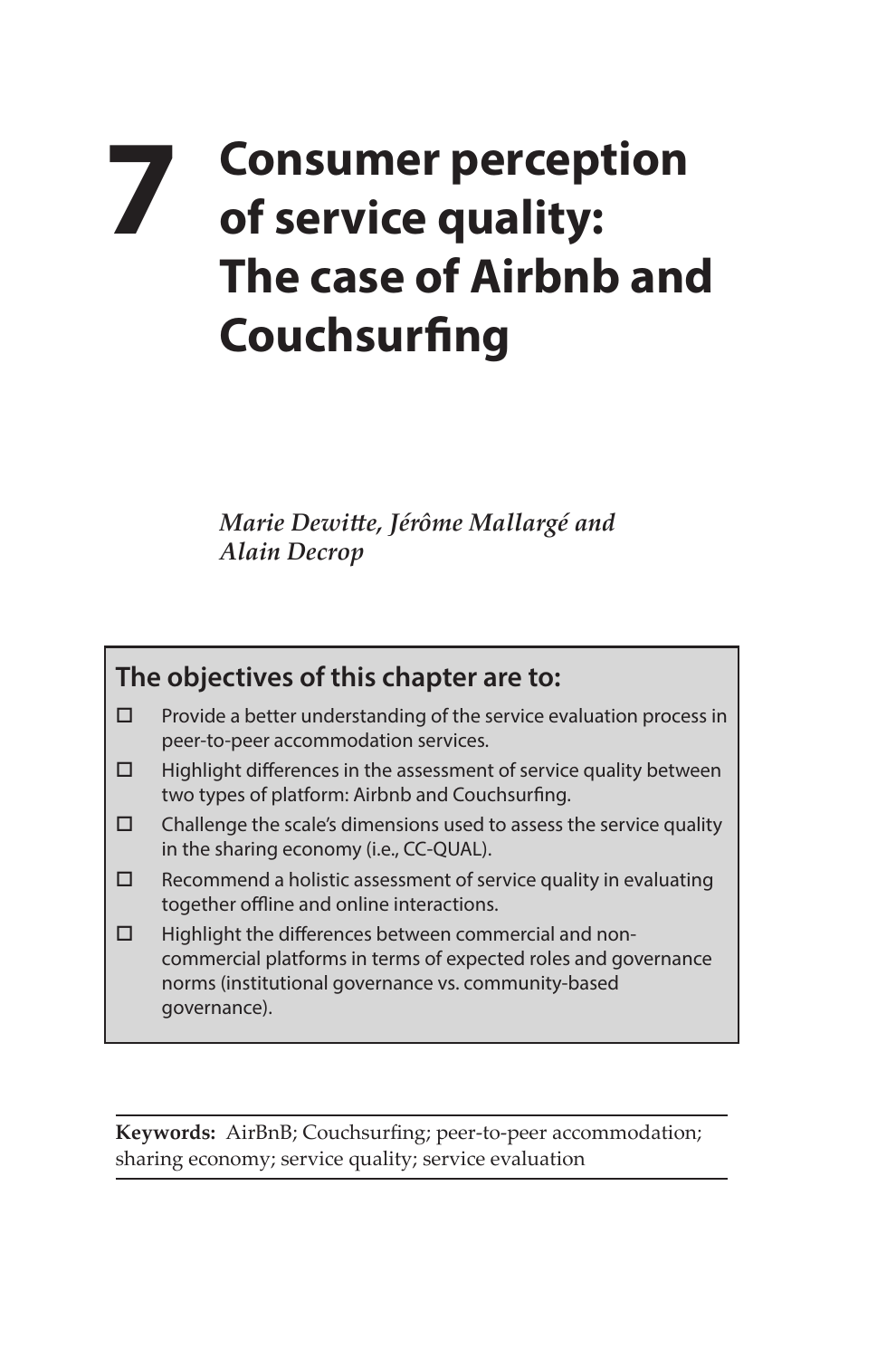## **Introduction**

Recent economic, social and environmental concerns have drawn attention to the necessity to rethink our consumption patterns (Barnes & Mattsson, 2016) and call for alternative forms of consumption. In parallel, digitalization dramatically changes the way we live, work, consume and travel (OECD, 2020). As a result, new consumption practices have emerged in the last years, privileging access over ownership (Botsman & Rogers, 2010). Those practices, labelled as sharing economy or collaborative consumption (Belk, 2014; Benoit et al., 2017; Botsman & Rogers, 2010), involve most of the time peer-to-peer exchanges (for a fee or for free) that are coordinated through community-based online services (Hamari, Sjoklint & Ukkonen, 2016). Such collaborative services have recently boomed, impacting many sectors, including the hospitality and tourism industry (Sigala, 2017), with well-known initiatives such as Airbnb or Couchsurfing.

Peer-to-peer accommodation services are transforming the tourism industry (PWC, 2015) by enabling consumers to share and access goods escaping traditional services like hotels and travel agencies. According to Hotrec (2014), peer-to-peer accommodation is twice bigger than the conventional tourism accommodation industry in Europe. The World Bank Group estimates a 31% annual growth of this new accommodation type between 2013 and 2025, which is six times bigger than the annual growth of the conventional bed and breakfast and hotel industry. In total, peer-topeer accommodation makes up about 7% of accommodation worldwide (Bakker & Twining-Ward, 2018).

Two of the most sucessful sharing economy unicorns, AirBnB and Couchsurfing, have very different business models. Airbnb is an online peer-to-peer marketplace that matches hosts wishing to share their home with travelers (i.e. guests) who are looking for accommodation. Valued at 38 billion USD (Forbes, 2018), Airbnb has more than 60 million customers and around two million accommodations in the world (OECD, 2016). At the opposite, Couchsurfing is a free online hospitality exchange network that connects travelers looking for a place to sleep with people offering their 'couch' for a couple of nights. The community gathers around ten million members around the world.

Driven by the idea of new, original and authentic experiences, travelers turn more and more to such collaborative initiatives with the aim of sharing moments of intimacy and individuating their experience as far as possible (Bialski, 2012; Steylaerts & Dubhghaill, 2012). Those platforms also